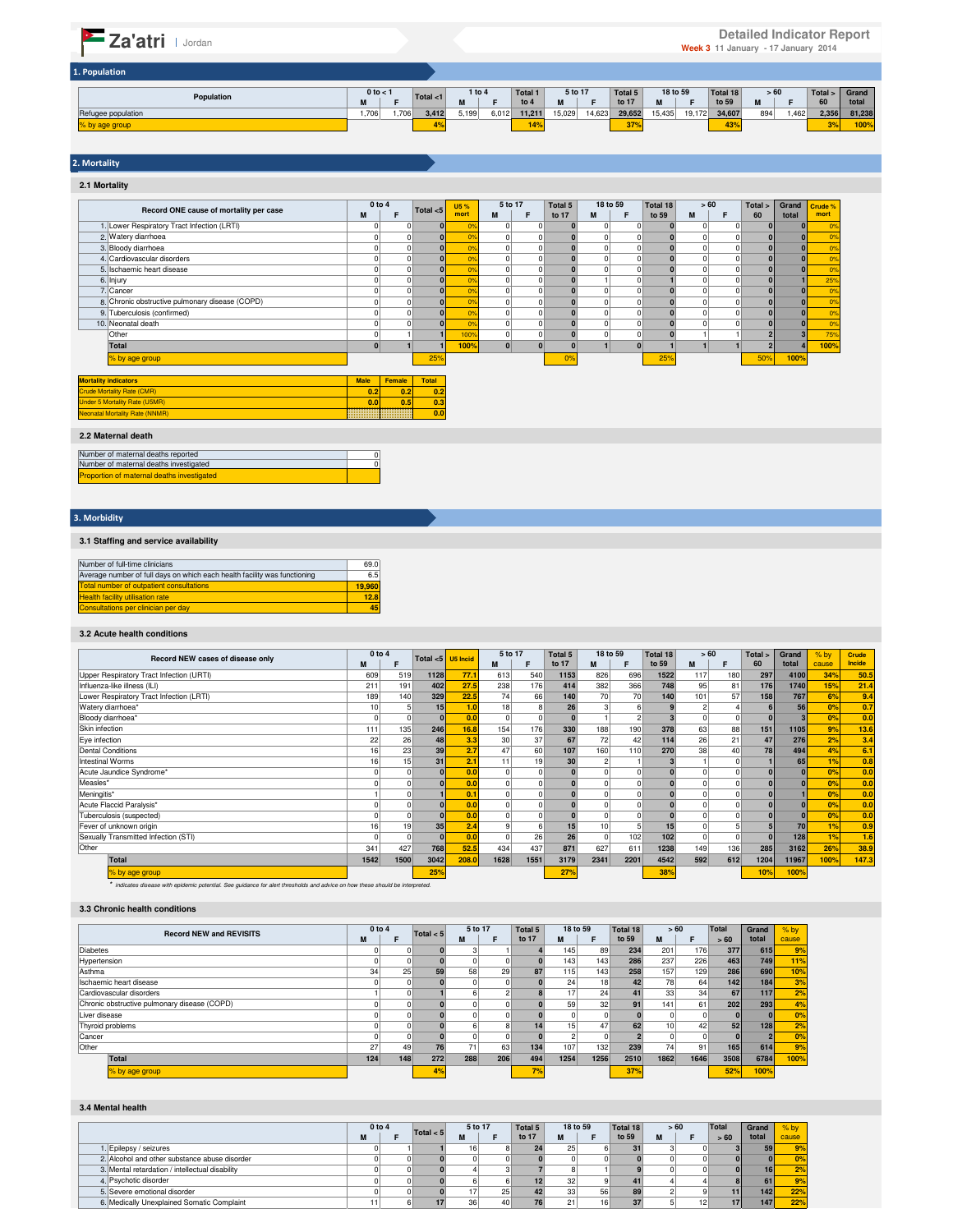| $\sim$<br>r psychological complaint<br>.Other |  |    |     | 18 <sub>1</sub> | 39  | 50  | 88  | 138       | 20 | つつ | 53              | 230  | 35%                              |
|-----------------------------------------------|--|----|-----|-----------------|-----|-----|-----|-----------|----|----|-----------------|------|----------------------------------|
| Total                                         |  | 18 | 100 | 100             | 200 | 169 | 176 | 345       | 21 |    | 92              | 655  | $\overline{\phantom{a}}$<br>7007 |
|                                               |  |    |     |                 |     |     |     | $-1$<br>. |    |    | 14 <sup>°</sup> | 1009 |                                  |

# **3.5 Injuries**

|                             |    | $0$ to $4$ |     | 5 to 17<br>Total $<$ 5 |    | Total 5          |     | 18 to 59<br>Total 18 |       | > 60 |                 | <b>Total</b> | Grand            | $%$ by |
|-----------------------------|----|------------|-----|------------------------|----|------------------|-----|----------------------|-------|------|-----------------|--------------|------------------|--------|
|                             | М  |            |     | M                      |    | to 17            | M   |                      | to 59 | M    |                 | > 60         | total            | cause  |
| 1. Bites (all causes)       |    |            |     |                        |    |                  |     |                      |       |      |                 |              |                  | 1%     |
| 2. Injury (war related)     |    |            |     |                        |    | 18               | 59  | 10 <sup>1</sup>      | 69    | 151  |                 | 15           | 103 <sub>1</sub> | 19%    |
| 3. Injury (non war related) |    |            |     | 29                     | 11 | 40               | 37  | 16 <sub>1</sub>      | 53    | 20   | 12              | 32           | 142              | 26%    |
| Other                       | 39 | 29         | 68  | 43                     | 32 | 75 <sub>1</sub>  | 46  | 54                   | 100   | 38   | 24              | 62           | 305              | 55%    |
| <b>Total</b>                | 48 | 38         | 86  | 88                     | 47 | 135 <sub>1</sub> | 143 | 80                   | 223   | 74   | 36 <sup>1</sup> | <b>110</b>   | 554              | 100%   |
| % by age group              |    |            | 16% |                        |    | 24%              |     |                      | 40%   |      |                 | 20%          | 100%             |        |

# 4. In-patient Department

# **4.1 In-patient Department Activities**

|                                           |              |   | 0 to 4   |             | 5 to 17         |  | Total 5         | 18 to 59        |                 | > 60<br>Total 18 |   | Total | Grand |
|-------------------------------------------|--------------|---|----------|-------------|-----------------|--|-----------------|-----------------|-----------------|------------------|---|-------|-------|
|                                           |              | M |          | Total $< 5$ | M               |  | to 17           | м               | F               | to 59            | M | >60   | total |
| Number at beginning of reporting period   |              |   |          |             |                 |  |                 |                 |                 |                  |   |       |       |
| Total admissions                          |              |   |          |             | 10 <sub>1</sub> |  | 15 <sup>1</sup> | 10 <sup>1</sup> | 16 <sub>1</sub> | 26               |   |       | 52    |
|                                           | authorized   |   |          |             | 10 <sub>1</sub> |  | 15 <sup>1</sup> | 10 <sup>1</sup> | 16              | 26               |   |       | 52    |
| Number of exits                           | unauthorized |   | 0        |             |                 |  |                 |                 |                 |                  |   |       |       |
|                                           | death        |   |          |             |                 |  |                 |                 |                 |                  |   |       |       |
|                                           | referral     |   |          |             |                 |  |                 |                 |                 |                  |   |       |       |
| <b>Total exits</b>                        |              |   |          |             | 10 <sup>1</sup> |  | 15              | 10 <sup>1</sup> | 16              | 26               |   |       | 52    |
| Deaths within 24 hours                    |              |   | $\Omega$ |             |                 |  |                 |                 |                 |                  |   |       |       |
| % at end of reporting period by age group |              |   |          |             |                 |  |                 |                 |                 |                  |   |       | 100%  |

| Number of days in reporting period                |     |
|---------------------------------------------------|-----|
| Number of beds                                    | 48  |
| Sum number of days stay for authorised discharges | 141 |
| Proportion of $< 5$ IPD deaths within 24 hours    |     |
| <b>Average length of stay (days)</b>              | 2.7 |
| <b>Bed occupancy</b>                              | 42% |
| <b>Hospitalisation rate</b>                       | 2.6 |

# **4.2 In-patient Admissions and Deaths**

|                             |     | $0$ to $4$ | U5 CFR         |          | 5 to 17 | $5 - 17$   |     | 18 to 59 | 18-59          |     | > 60   | <b>Total</b>    | <b>Total</b> | Crude      |
|-----------------------------|-----|------------|----------------|----------|---------|------------|-----|----------|----------------|-----|--------|-----------------|--------------|------------|
|                             | Adm | Deaths     |                | Adm      | Deaths  | <b>CFR</b> | Adm | Deaths   | <b>CFR</b>     | Adm | Deaths | adm             | deaths       | <b>CFR</b> |
| Paediatric medicine         |     |            | 0%             |          |         |            |     |          |                |     |        |                 | ΩI           | 0%         |
| 2. General Surgery          |     |            | 0 <sup>9</sup> | 8        |         |            |     | $\Omega$ | O <sub>2</sub> |     |        | 20              | 0I           | 0%         |
| 3. Injury (war related)     |     |            |                |          |         |            |     |          |                |     |        |                 |              |            |
| 4. Injury (non war related) |     |            |                |          |         |            |     | $\Omega$ | 0 <sup>9</sup> |     |        |                 | nι           | 0%         |
| 5. Internal medicine        |     |            |                |          |         |            |     |          |                |     |        |                 |              |            |
| 6. Obstetrics               |     |            |                | $\Omega$ |         |            | 12  | $\Omega$ | 0%             |     |        | 12 <sub>1</sub> | ΩI           | 0%         |
| 7. Gynaecology              |     |            |                |          |         |            |     |          |                |     |        |                 |              |            |
| Other                       |     |            | 0%             |          |         | no         |     | $\Omega$ | 0 <sup>9</sup> |     |        | 10              | ΩI           | 0%         |
| Total                       | 12  |            | 0%             | 15       |         |            | 23  | nl       | 0%             |     |        | 52              |              | 0%         |
|                             |     |            |                |          |         |            |     |          |                |     |        |                 |              |            |

Adm. = Admission; CFR = Case Fatality Rate

## 5. Referral

|                        | 0 to 4 |  | Total $< 5$ |   | 5 to 17 | Total 5 |   | 18 to 59 | Total 18 |   | > 60 | Total | Grand |
|------------------------|--------|--|-------------|---|---------|---------|---|----------|----------|---|------|-------|-------|
| <b>Health Facility</b> | IVI    |  |             | M |         | to 17   | M |          | to 59    | M | Е    | >60   | total |
| <b>MAFRAG HOSPITAL</b> |        |  |             |   |         |         |   |          |          |   |      |       | 19    |
| MAFRAQ PED & GYN       |        |  |             |   |         |         |   |          |          |   |      |       | 14    |
| <b>BASMA HOSPITAL</b>  |        |  |             |   |         |         |   |          |          |   |      |       |       |
| ALBASHEER HOSPITAL     |        |  |             |   |         |         |   |          |          |   |      |       | 15    |
| <b>OTHER</b>           |        |  |             |   |         |         |   |          |          |   |      |       | 12    |

#### **69** Total No of reffered of

# 6. Laboratory

|                                      | Total |
|--------------------------------------|-------|
| Number of laboratory tests conducted | 344   |

# **8. Reproductive Health**

# **8.1 Antenatal care**

|                                                               |                     | < 18 | >18 | Total |
|---------------------------------------------------------------|---------------------|------|-----|-------|
| First antenatal visit < 1st trimester                         | 17                  | 72   | 89  |       |
| First antenatal visit > 1st trimester                         | 25                  | 77   | 102 |       |
| Number of pregnant women at<br>time of delivery who received: | $\geq$ 4 ANC visits |      | 25  | 26    |
|                                                               | 2 TT doses          |      |     | 12    |
|                                                               | anaemia screening   |      | 31  | 33    |

# **ANC Indicators**

| Proportion of first time antenatal visits made < 1st trimester | 47% |
|----------------------------------------------------------------|-----|
| Coverage of complete antenatal care                            | 46% |
| Coverage of antenatal tetanus immunisation                     | 21% |
| Coverage of anaemia screening in pregnancy                     | 59% |
|                                                                |     |

# **8.2 Delivery care**

|                                           | < 18 | $>18$ | Total |
|-------------------------------------------|------|-------|-------|
| Live births                               | 6    | 50    | 56    |
| Still births                              |      |       |       |
| Low birth weight (<2500 g)                |      |       |       |
| Attended by skilled health worker         |      | 50    | 56    |
| Number of obstetric complications treated |      |       |       |
| Number of caesarean sections performed    |      | 14    | 16    |
|                                           |      |       |       |

Ш